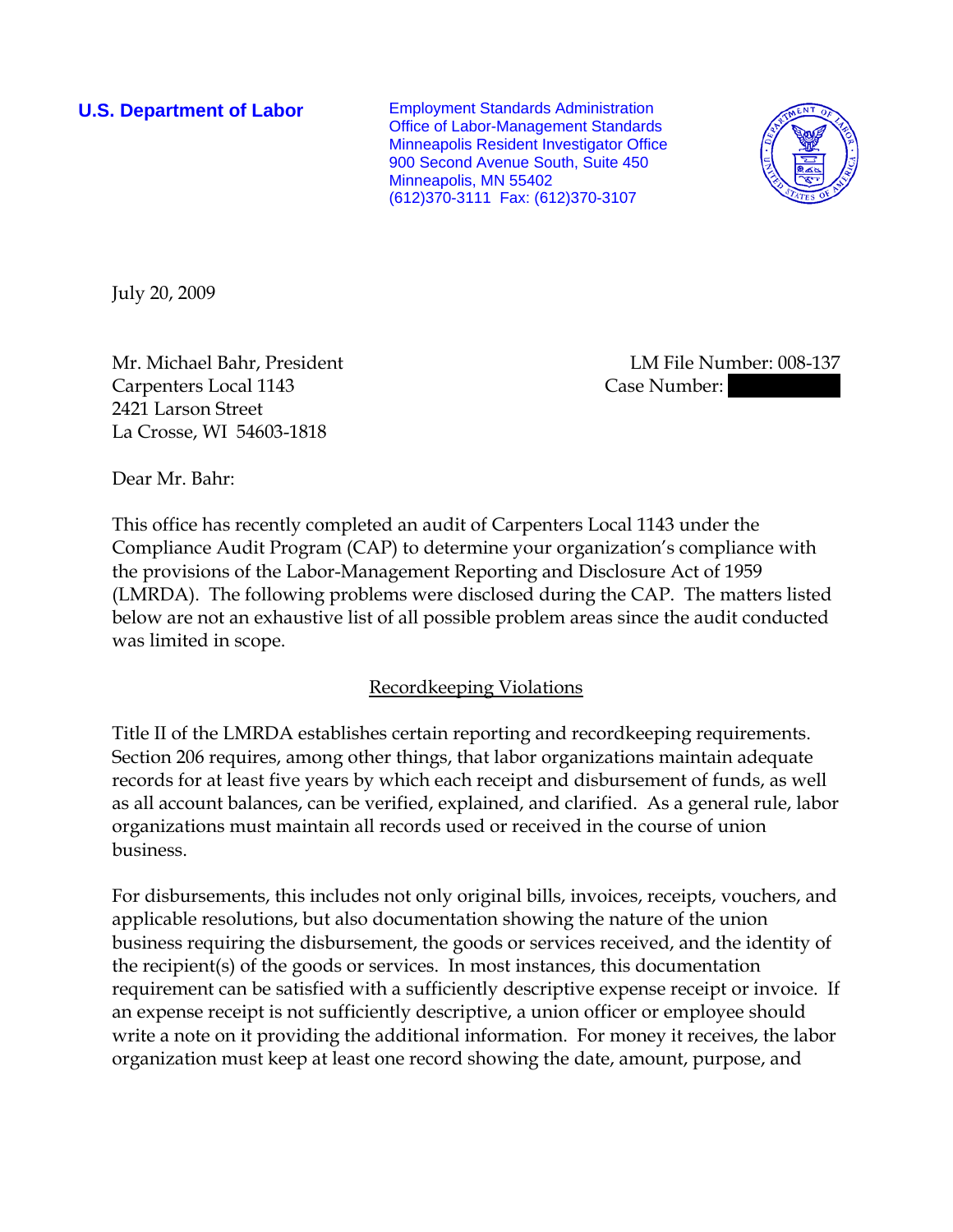Mr. Michael Bahr July 20, 2009 Page 2 of 6

source of that money. The labor organization must also retain bank records for all accounts.

The audit of Local 1143's 2008 records revealed the following recordkeeping violations:

1. Reimbursed Auto Expenses

Officers and employees who received reimbursement for business use of their personal vehicles did not retain adequate documentation to support payments to them totaling at least \$900 during 2009. Local 1143 must maintain records which identify the dates of travel, locations traveled to and from, and number of miles driven. The record must also show the business purpose of each use of a personal vehicle for business travel by an officer or employee who was reimbursed for mileage expenses. In the case of Local 1143, the mileage reimbursement payments were supported only by mileage logs on which the total number of miles claimed was recorded.

## 2. Meal Expenses

Local 1143 did not require officers and employees to submit itemized receipts for meal expenses totaling at least \$450. Itemized receipts provided by restaurants to officers and employees must be maintained. These itemized receipts are necessary to determine if such disbursements are for union business purposes and to sufficiently fulfill the recordkeeping requirement of LMRDA Section 206.

### 3. Other Expenses

Adequate documentation was not retained for some disbursements related to advertising, donations, and social activities. For example, Local 1143 paid \$1,500 to Northwoods Indoor Advertising for advertising placed in bathrooms and other areas around town. However, no receipt or other supporting documentation could be found in the records for that disbursement. As another example, Local 1143 disbursed \$300 for what appears to have been a donation to Tri Quest (a charity event), but no documentation was retained to support that disbursement. The records also indicated that in some instances only copies of receipts were maintained.

As noted above, labor organizations must retain original receipts, bills, and vouchers for all disbursements. The president and treasurer (or corresponding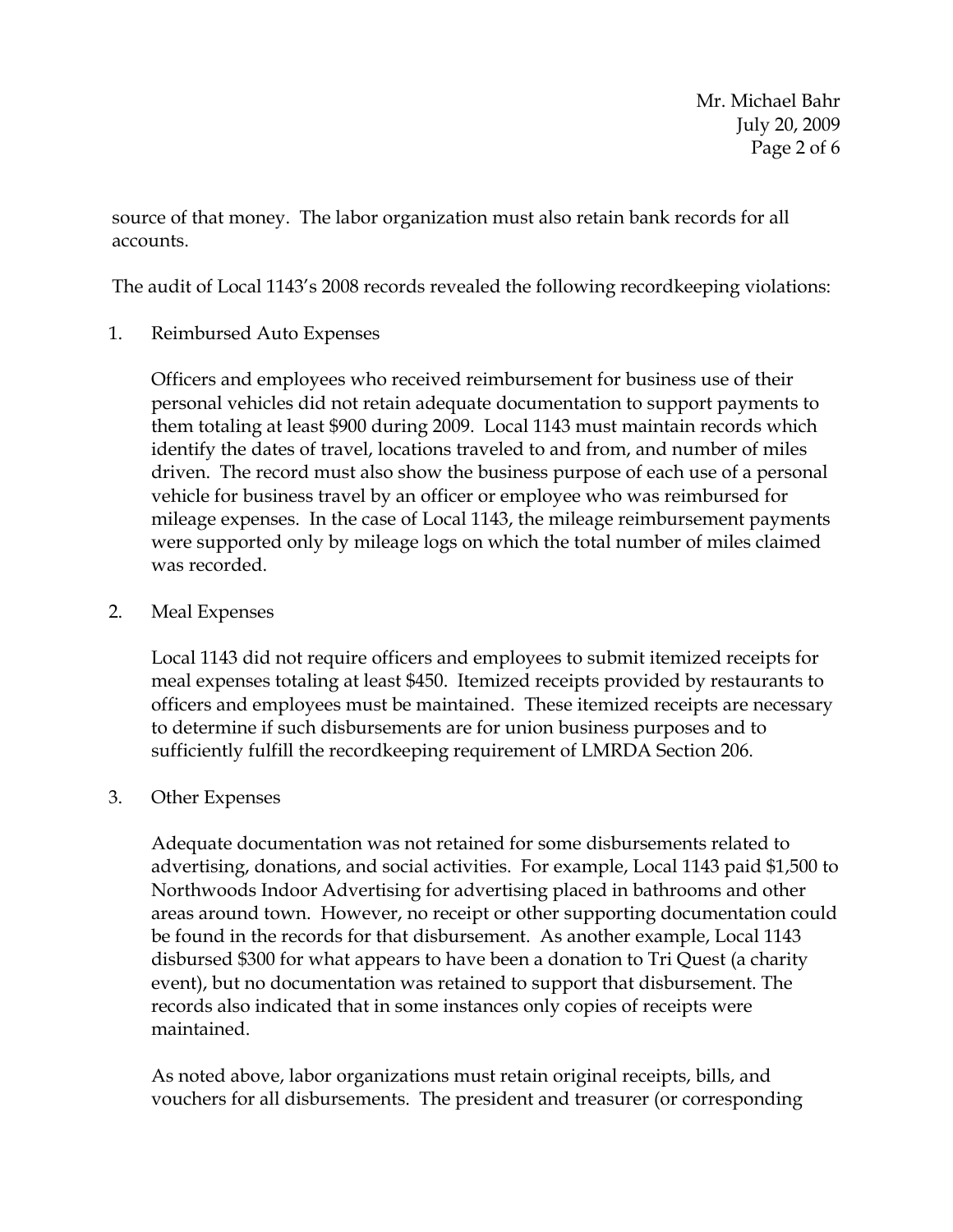Mr. Michael Bahr July 20, 2009 Page 3 of 6

principal officers), who are required to sign your union's LM report, are responsible for properly maintaining union records.

Based on your assurance that Local 1143 will retain adequate documentation in the future, OLMS will take no further enforcement action at this time regarding the above violations.

# Reporting Violations

The audit disclosed a violation of LMRDA Section 201(b), which requires labor organizations to file annual financial reports accurately disclosing their financial condition and operations. The Labor Organization Annual Report (Form LM-3) filed by Local 1143 for fiscal year ending June 30, 2008, was deficient in the following areas:

1. Bond Amount

Local 1143 failed to correctly record the maximum bond amount in Item 20 (what is the maximum amount recoverable under your organization's fidelity bond for a loss caused by any officer or employee of your organization). Local 1143 listed its maximum bond amount as \$17,500. Records show Local 1143's officers and employees are bonded for a maximum of \$50,000.

2. Employees Paid by Local and Affiliate

Item 17 (During the reporting period did your organization pay any employee salary, allowances, and other expenses which, together with any payments from affiliates, totaled more than \$10,000?) should have been answered "Yes." Office Manager Marilee Weunsch and Business Representative Brian Gentry are full time employees who receive salary from the North Central States Regional Council of Carpenters (NCSRCC) as well as reimbursed expenses or allowances from Local 1143. The payments from Local 1143 and its affiliate, NCRSCC, to Ms. Weunsch and Mr. Gentry exceeded \$10,000. Therefore, Item 17 should be answered "yes" with the payment information provided in Item 56 (Additional Information).

3. Acquire/Dispose of Property

Item 13 (During the reporting period did your organization acquire or dispose of any assets in any manner other than by purchase or sale?) should have been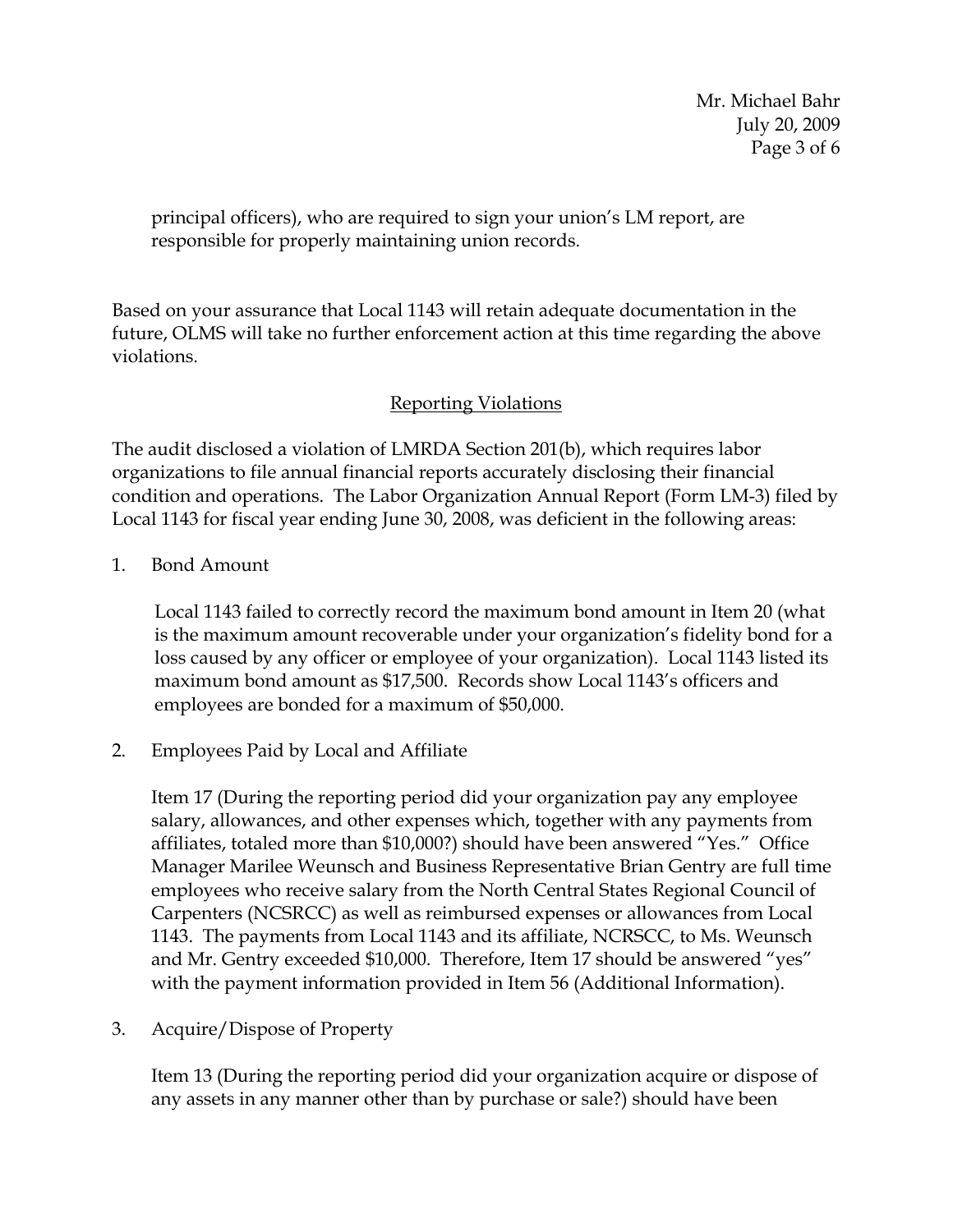Mr. Michael Bahr July 20, 2009 Page 4 of 6

answered, "Yes," because the union gave t-shirts and sweatshirts totaling more than \$1,500 during the year. The type and value of any property received or given away must be identified in the additional information section of the LM report along with the identity of the recipient(s) or donor(s) of such property. For reporting purposes, each recipient need not be itemized. Recipients can be described by broad categories, if appropriate, such as "members" or "new retirees." In addition, the cost, book value, and trade-in allowance for assets that were traded in must be reported.

- 4. Disbursements to Officers and Employees
	- a. Salaries Reported as Allowances

Local 1143 incorrectly reported salary to officers totaling at least \$5,200 in Column E (Allowances & Other Disbursements) instead of Column E (Salary) in Item 24 (All Officers and Disbursements to All Officers). Local 1143 maintains it s officers do not receive a salary but rather an "allowance." Local 1143 officers and staff indicated that these payments are intended to compensate the officers for the work that they do and are not intended to be reimbursement to them for any specific expenses. Officers and employees also received reimbursement for expenses such as mileage and per diem. Since the allowance payments are issued to compensate the officers for the work that they do, the payments are considered salary for LM reporting purposes.

b. Reimbursed Expenses to Officer Not Reported

Local 1143 did not report any reimbursements to officers in Item 24 (All Officers and Disbursements to Officers). However, the audit revealed the officers received reimbursement for expenses totaling at least \$5,300 during the year. It appears these payments were erroneously reported in Item 54 (Other Disbursements).

Most direct disbursements to Local 1143 officers and some indirect disbursements made on behalf of its officers must be reported in Item 24. A "direct disbursement" to an officer is a payment made to an officer in the form of cash, property, goods, services, or other things of value. See the instructions for Item 24 for a discussion of certain direct disbursements to officers that do not have to be reported in Item 24. An "indirect disbursement" to an officer is a payment to another party (including a credit card company)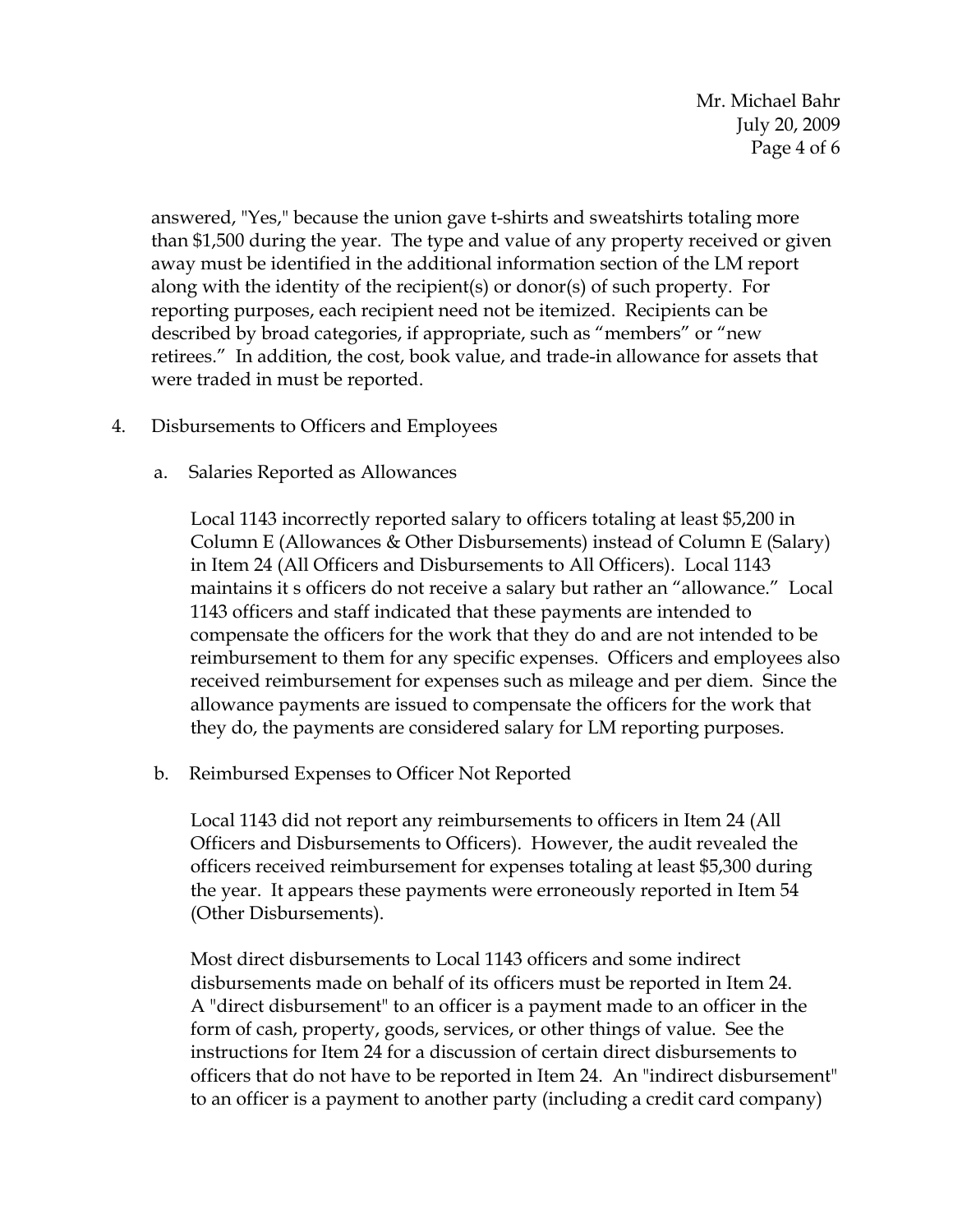Mr. Michael Bahr July 20, 2009 Page 5 of 6

for cash, property, goods, services, or other things of value received by or on behalf of an officer. However, indirect disbursements for temporary lodging (such as a union check issued to a hotel) or for transportation by a public carrier (such as an airline) for an officer traveling on union business should be reported in Item 48 (Office and Administrative Expense).

c. Disbursements to Employees Not Reported

Local 1143 failed to report any disbursements to employees in Item 46 (To Employees). However, the audit revealed numerous payments to employees were issued during the year.For example, Business Representative Brian Gentry and Office Manager Marilee Weunsch received at least \$3,700 and \$195, respectively. However, nothing is reported in Item 46. It appears these direct disbursements were erroneously reported in Item 54 (Other Disbursements).

I am not requiring that Local 1143 file an amended LM report for 2008 to correct the deficient items, but Local 1143 has agreed to properly report the deficient items on all future reports it files with OLMS, including the report to be filed for 2009.

# Other Issues:

1. Signing Blank Checks

During the audit, you advised that sometimes officers signs blank checks. The United Brotherhood of Carpenters International Constitution requires that "all checks of the Local Union must be signed by two or more officers." The two signature requirement is an effective internal control of union funds. Its purpose is to attest to the authenticity of a completed document already signed. However, signing a blank check in advance does not attest to the authenticity of a completed check, and negates the purpose of the two signature requirement. OLMS recommends that Local 1143 review these procedures to improve internal control of union funds.

I want to extend my personal appreciation to Carpenters Local 1143 for the cooperation and courtesy extended during this compliance audit. I strongly recommend that you make sure this letter and the compliance assistance materials provided to you are